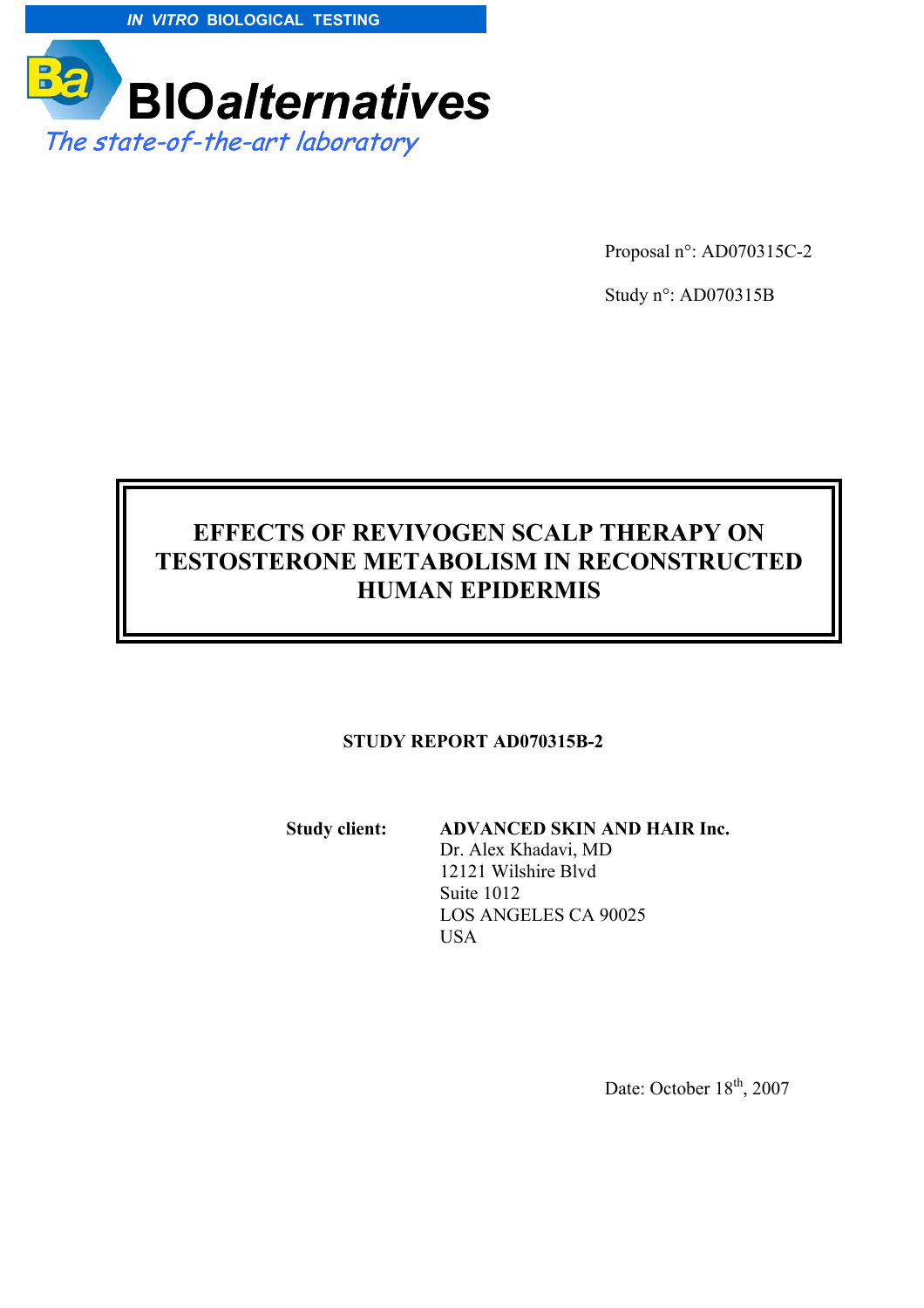The investigators and the author of this report hereby certify the validity of the data presented and attest their full agreement with the conclusions presented at the end of the report.

Certified by:

| Name:     | <b>Franck JUCHAUX</b> |
|-----------|-----------------------|
| Position: | Study director        |
| Date:     | October $18th$ , 2007 |
| Signature |                       |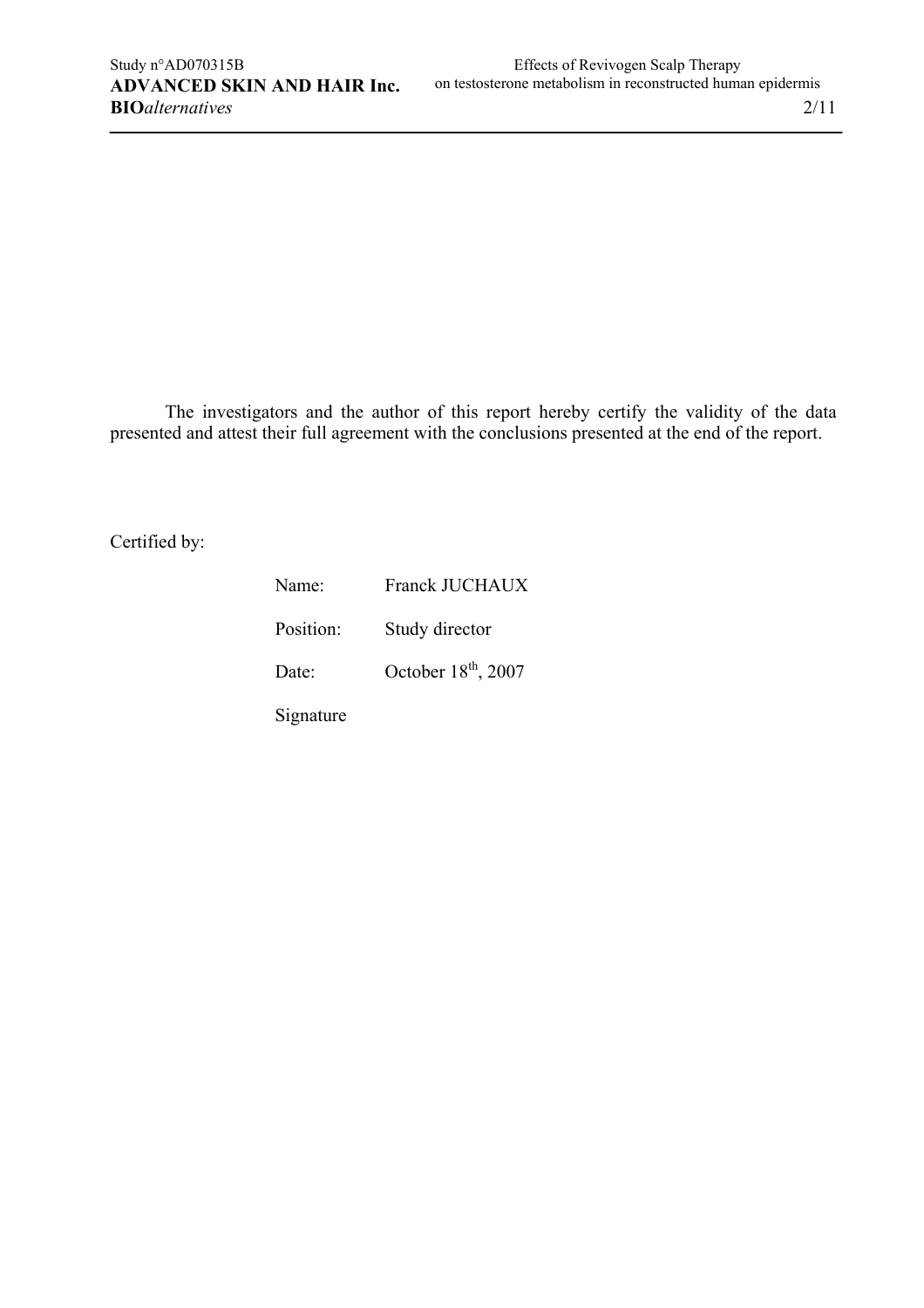### **TABLE OF CONTENT**

|                  | 1- INTRODUCTION                     |                             |
|------------------|-------------------------------------|-----------------------------|
|                  | 2 - MATERIALS AND METHODS           |                             |
| 2.1              | <b>BIOLOGICAL MODEL</b>             |                             |
| $2.2^{\circ}$    | <b>TEST COMPOUND AND REFERENCES</b> | 5                           |
| 2.3              | <b>TESTOSTERONE</b>                 | 5                           |
| $2.4\phantom{0}$ | <b>TREATMENT</b>                    | 5                           |
|                  | 2.5 EXTRACTIONS AND ANALYSIS        | 5                           |
|                  | 3 - RESULTS AND CONCLUSION          | 7                           |
| 3.1              | <b>RHE VIABILITY</b>                | ERREUR ! SIGNET NON DÉFINI. |
|                  | 3.2 TESTOSTERONE METABOLISM         | 7                           |
|                  | <b>4 - TABLES AND FIGURES</b>       | 9                           |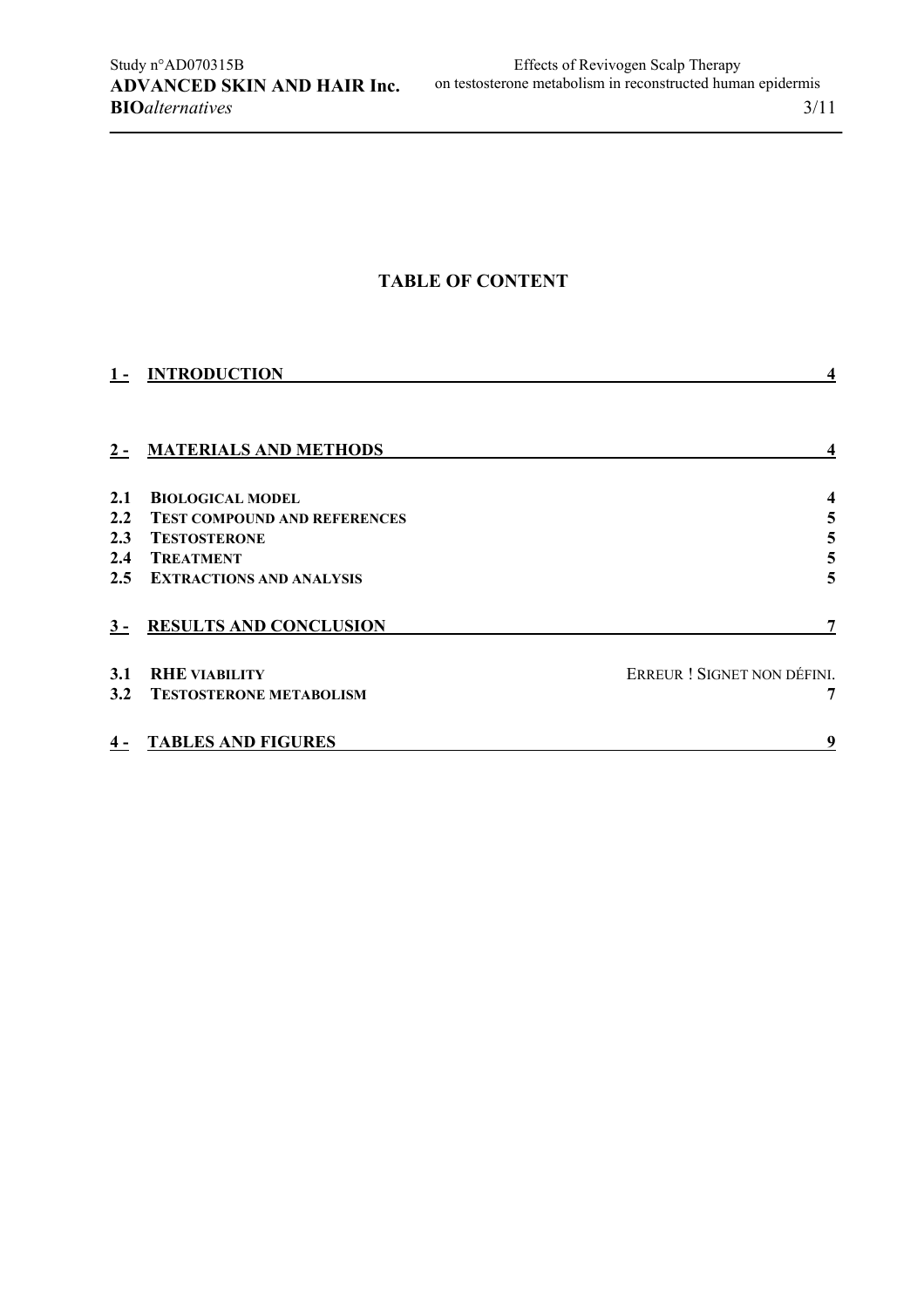## **1 - INTRODUCTION**

**ADVANCED SKIN AND HAIR, INC.** has developed the compound **Revivogen Scalp Therapy** for hair loss. Male pattern hair loss (MPHL) is a potentially reversible condition in which dihydrotestosterone is an important etiologic factor (Olsen et al, 2006). Dihydrotestosterone, the efficient steroid, is produced from testosterone by 5α reductase. Inhibition of 5α reductase activity is known to improve MPHL.

Olsen EA, Hordinsky M, Whiting D, Stough D, Hobbs S, Ellis ML, Wilson T, Rittmaster RS, 2006. The importance of dual 5alpha-reductase inhibition in the treatment of male pattern hair loss: results of a randomized placebo-controlled study of dutasteride versus finasteride. J Am Acad Dermatol., 55(6):1014-23

**BIO***alternatives* performed this study in order to assess the effects of the test compound on the metabolism of testosterone in reconstructed human epidermis. This model has been shown to be useful for the evaluation of inhibitors of this metabolism *(Bernard et al. 2000; Int. J. Cosm. Sci.,22, 397-407)*.

The steroid 5α-reductase isoenzymes (5αR) transform testosterone (T) into 17β-hydroxy-5αandrostan-3-one (5-dihydrotestosterone, DHT). This reaction is crucial in the action of androgens.

Testosterone 5α-dihydrotestosterone T 5DHT  $\rightarrow$  5 $\alpha$ -androstanediols\* *5*α*R 3HSD\*\** ASD \* 3β, 17β-diol and 3α, 17β-diol isomers \*\* 3-hydroxysteroid dehydrogenases

### **2 - MATERIALS AND METHODS**

### **2.1 Biological model**

### **Reconstructed Human Epidermis (RHE)**

- Tissues: 18 RHE (0.50 cm<sup>2</sup>, 10 days), batch n° 01015-31
- Culture: at  $37^{\circ}$ C and  $5\%$  CO<sub>2</sub>
- Culture medium: differentiation medium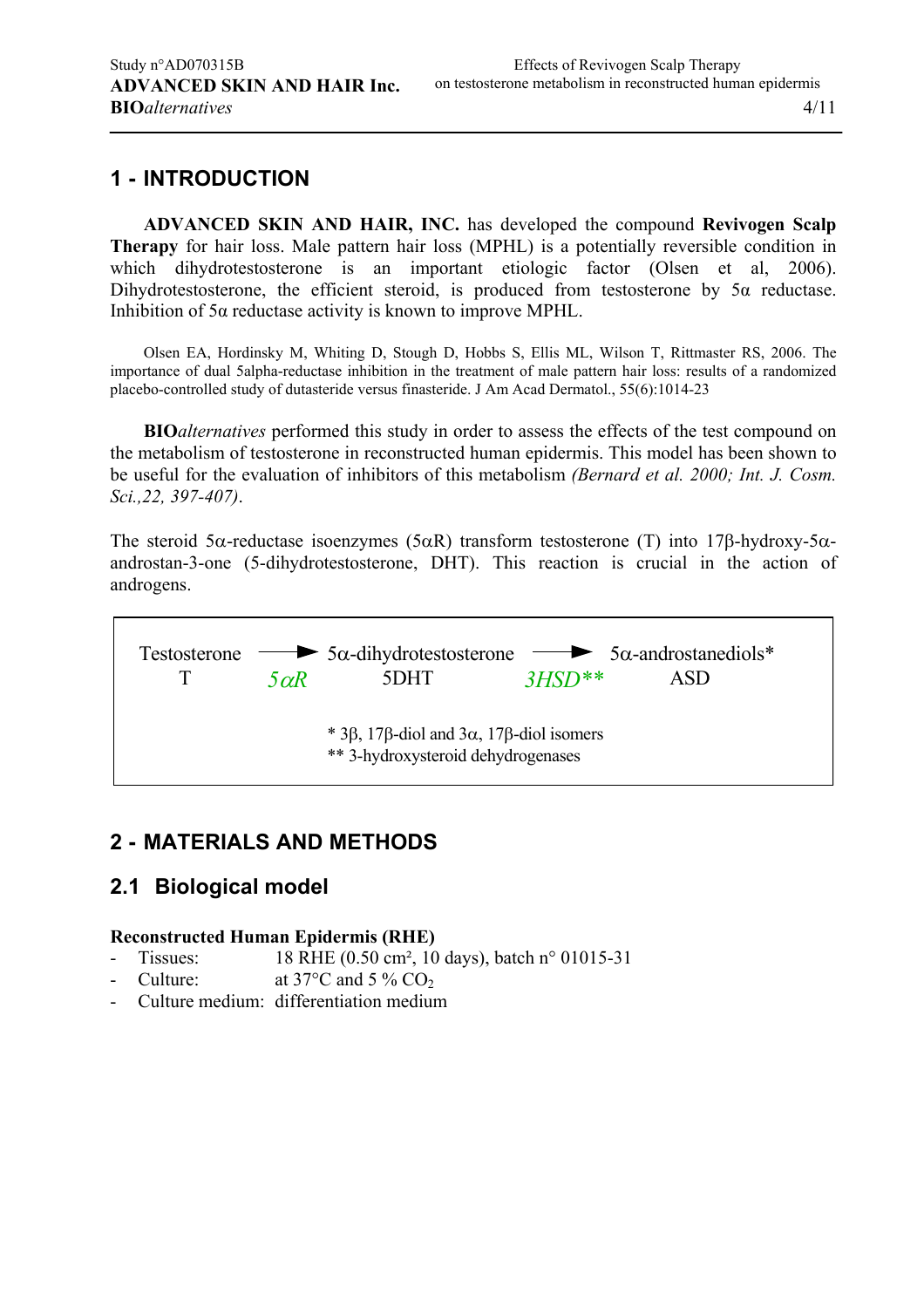# **2.2 Test compound and references**

| <b>Test compound</b>                                                    | <b>Stock-solution</b>                                                       | <b>Dilution</b> | <b>Application</b>                                     |
|-------------------------------------------------------------------------|-----------------------------------------------------------------------------|-----------------|--------------------------------------------------------|
| <b>Revivogen Scalp</b><br><b>Therapy</b><br>batch 07-06<br>(AD070315/2) | Liquid supplied by the study<br>promoter and stored at room<br>temperature. |                 | topical at 50 µl/RHE                                   |
|                                                                         |                                                                             |                 |                                                        |
| <b>References</b>                                                       | <b>Stock-solution</b>                                                       | <b>Dilution</b> | <b>Application</b>                                     |
| <b>Finasteride</b><br>batch 231664                                      | $10^{-2}$ M in ethanol                                                      | In water        | topical at 10 <sup>-5</sup> M/RHE                      |
| <b>Avodart®</b><br>batch 053721A                                        | $10^{-3}$ M in ethanol                                                      | In water        | topical at 10 <sup>-6</sup> and 10 <sup>-5</sup> M/RHE |

## **2.3 Testosterone**

*Testosterone:* [4-<sup>14</sup>C] testosterone (Amersham B76, 54 mCi/mmole, 2.35 nmole/epidermis).  $[4<sup>14</sup>C]$  testosterone stock-solution was dissolved in ethanol and diluted in sterile water (1%) ethanol final).

## **2.4 Treatment**

The RHE were topically treated (or not, control) with the test compound or the references. Three RHE were used for each experimental condition.

After **24h of treatment**, the RHE were topically re-treated and incubated for **5 hours**. After incubation, the test compound and references were removed from the top of the RHE and 100 µl of the labelled testosterone solution were loaded on the *stratum corneum* of each RHE (127 nCi/epidermis).

After a 24-hour incubation period, the media underneath the RHE were collected for sterols analysis.

## **2.5 Extractions and analysis**

*Transepidermal diffusion assessment:* the amount of testosterone that passed through the epidermal tissues was measured by liquid scintillation counting (LKB 1211 Rackbeta counter) of a fraction of culture medium.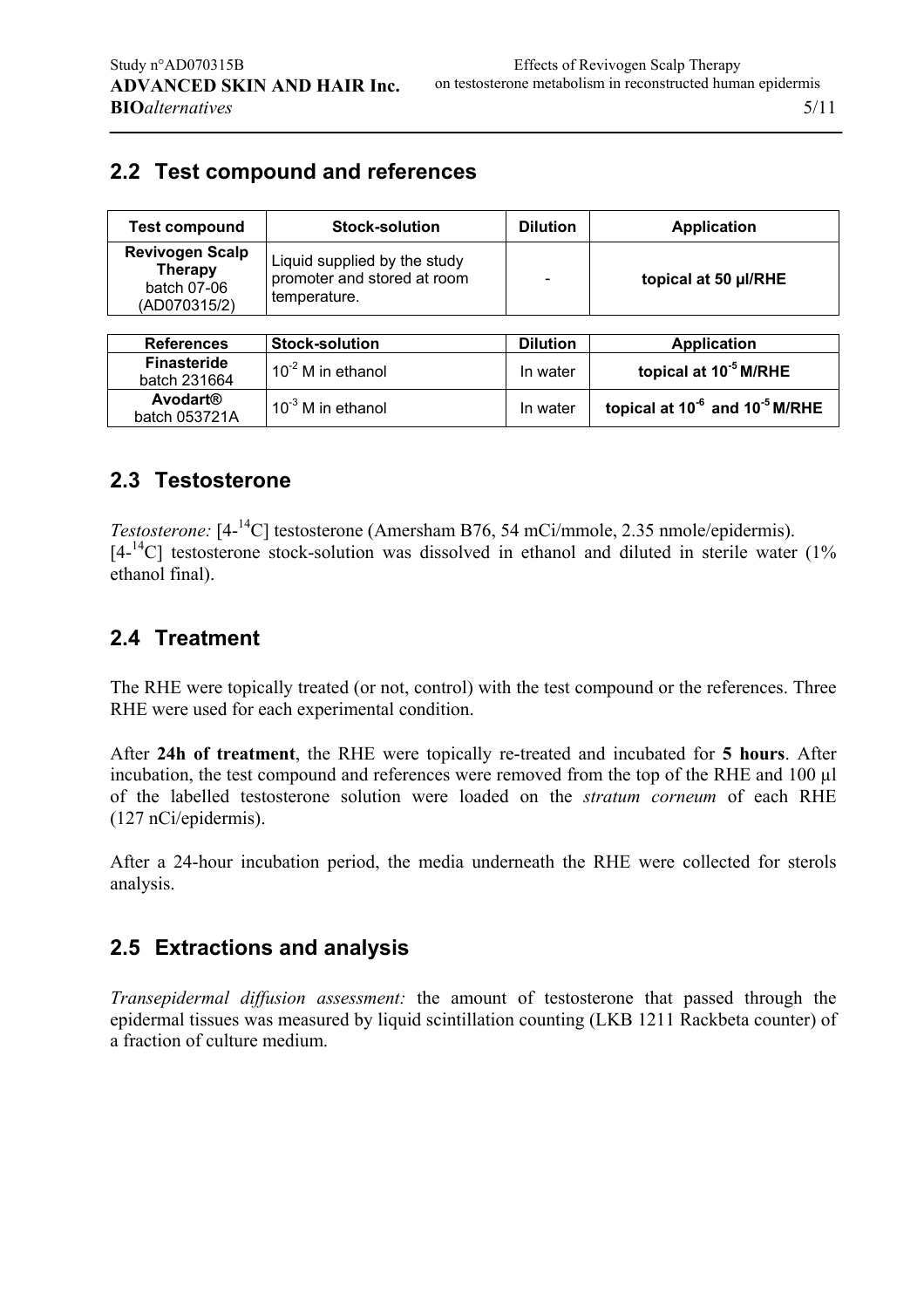*Metabolism analysis:* the steroid molecules from culture media were extracted by 2 volumes of chloroform/methanol (98:2) and dried. The various molecular species (testosterone metabolites) were separated by thin layer chromatography (**TLC**) on silica plates (RE/Silice, Whatman) in a solvent system containing dichloromethane, ethylacetate and methanol (85:15:3).

The plates were autoradiographed and testosterone metabolites were quantified using a phosphorImager and specific software (Packard instrument).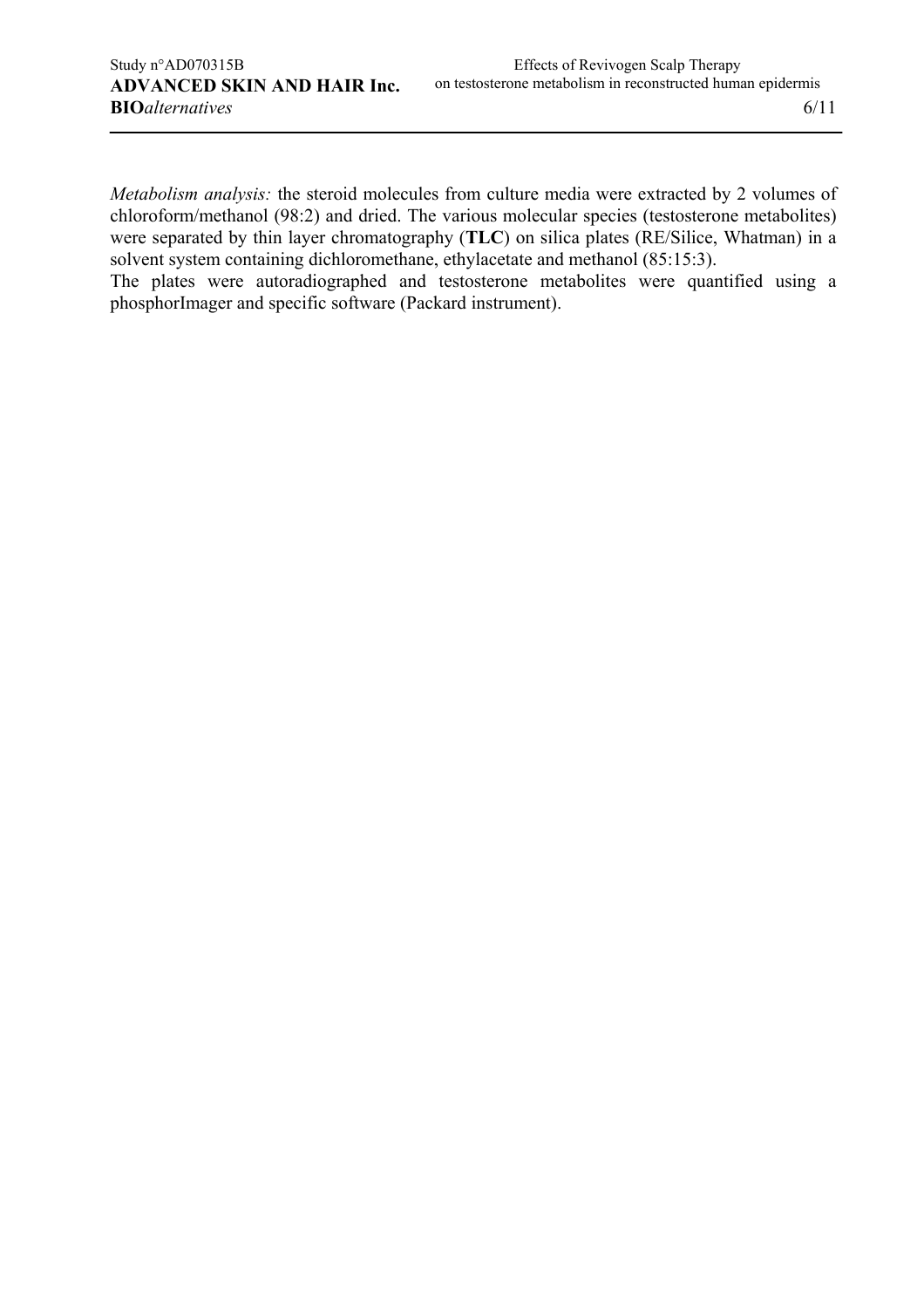## **3 - RESULTS AND CONCLUSION**

### **Testosterone metabolism**



Schematic simplified pathway for testosterone metabolism. Effects of finasteride (from Bernard F-X *et al*., Int. J. Cosmetic Science, **22** 397-407 (2000))

### **Tables 1 and 2**

#### *Untreated control:*

After 24h of culture, the rate of testosterone metabolism was very high.

Dihydrotestosterone (DHT) was clearly identified in the steroid profile. DHT was the major metabolite in the control epidermis. After 24h, about 74% of the deposited testosterone was converted into DHT. Other important metabolites were androstane-diols (e) and 4-androstene-3,17-dione (b).

### *Effects of finasteride:*

**Finasteride** at 10<sup>-5</sup> M strongly inhibited the transformation of testosterone into DHT (67%) inhibition compared to the control). Furthermore, as expected, finasteride decreased the amount of androstane-diols (e) and induced a strong accumulation of 4-androstene-3,17-dione (b) (Figure 1).

### *Effects of dutasteride:*

**Dutasteride** at 10<sup>-6</sup> M and 10<sup>-5</sup> M strongly inhibited dose dependently the transformation of testosterone into DHT (respectively 80% and 86% of inhibition of the DHT production compared to the control). Furthermore, as expected, dutasteride decreased the amount of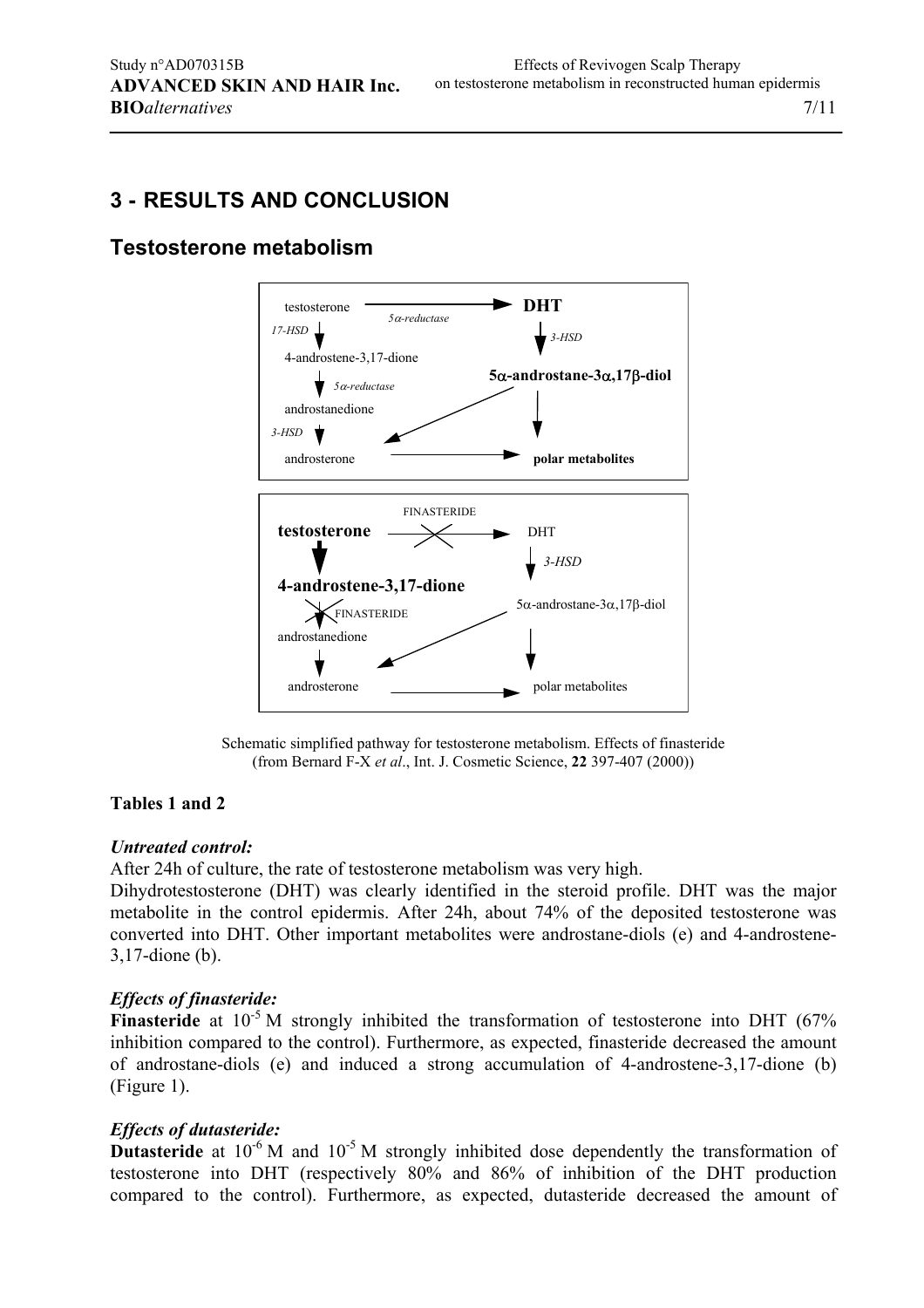androstane-diols (e) and induced a strong accumulation of 4-androstene-3,17-dione (b) (Figure 1).

### *Effects of Revivogen Scalp Therapy:*

**Revivogen Scalp Therapy** (5 mg/cm²) strongly reduced the production of DHT (90% of inhibition of the DHT production compared to the control).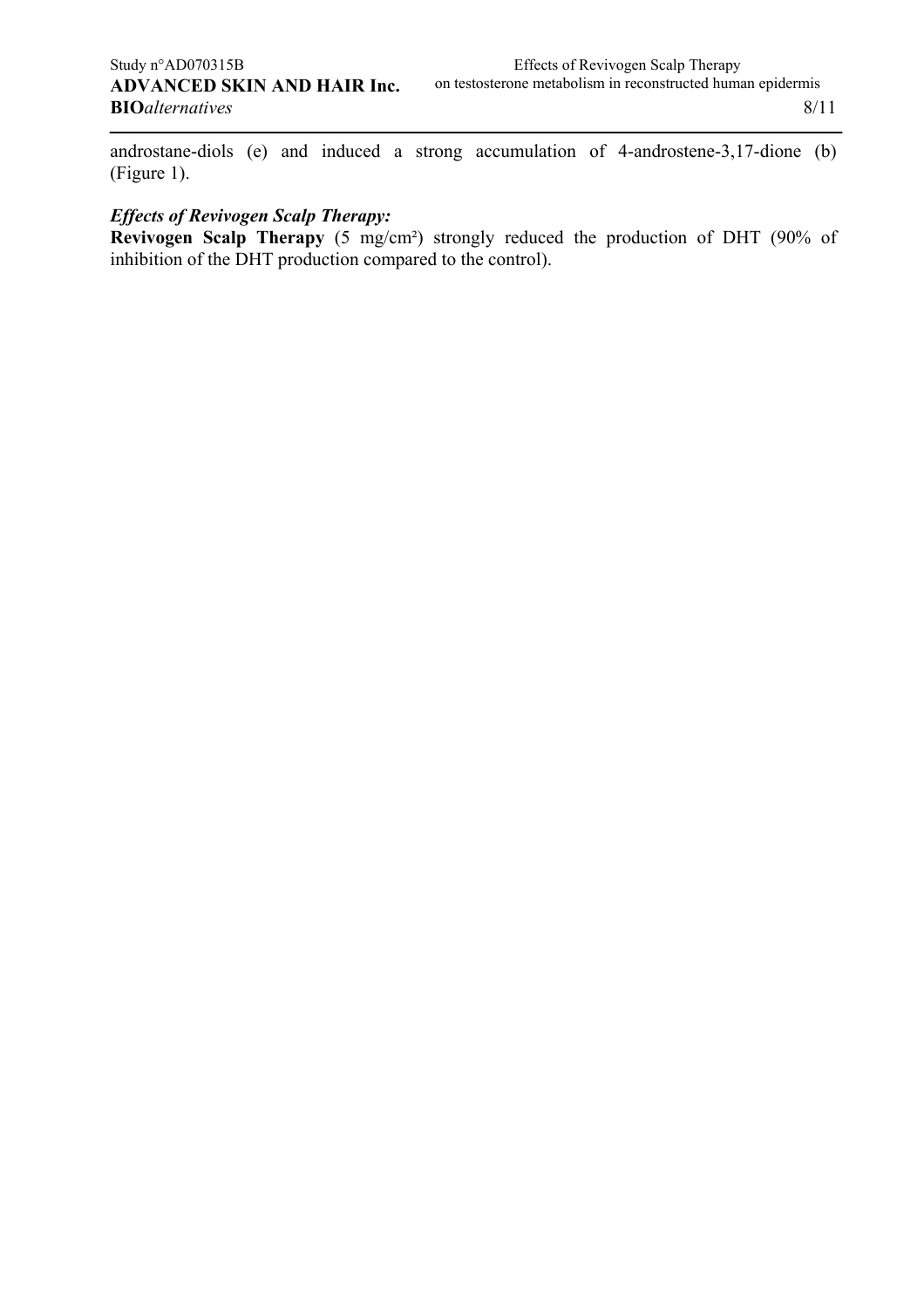## **4 - TABLES AND FIGURES**

Table 1: Diffusion of  $\left[ {}^{14}C \right]$ -testosterone (and metabolites) through RHE.

# **Trans-epidermal diffusion (24h)**

| <b>Treatment</b>                  | Conc.               | cpm                      | sd    | n | % control | nmol<br>steroid |  |
|-----------------------------------|---------------------|--------------------------|-------|---|-----------|-----------------|--|
| Total testosterone                |                     | 326060<br>$\blacksquare$ |       |   | 2,35      |                 |  |
| <b>Untreated control</b>          |                     | 125307                   | 14977 | 3 | 100       | 0,9             |  |
| Finasteride                       | $10^{-5}$ M         | 147747                   | 6335  | 3 | 118       | 1,1             |  |
| Dutasteride                       | $10^{-5}$ M         | 150160                   | 10809 | 3 | 120       | 1,1             |  |
|                                   | $10^{-6}$ M         | 159213                   | 20653 | 3 | 127       | 1,1             |  |
| <b>Revivogen Scalp</b><br>Therapy | $5 \text{ mg/cm}^2$ | 30026                    | 1181  | 3 | 24        | 0,2             |  |



Figure 1: Thin layer chromatography and autoradiography of  $[^{14}C]$ -testosterone and metabolites after transepidermal diffusion (24h).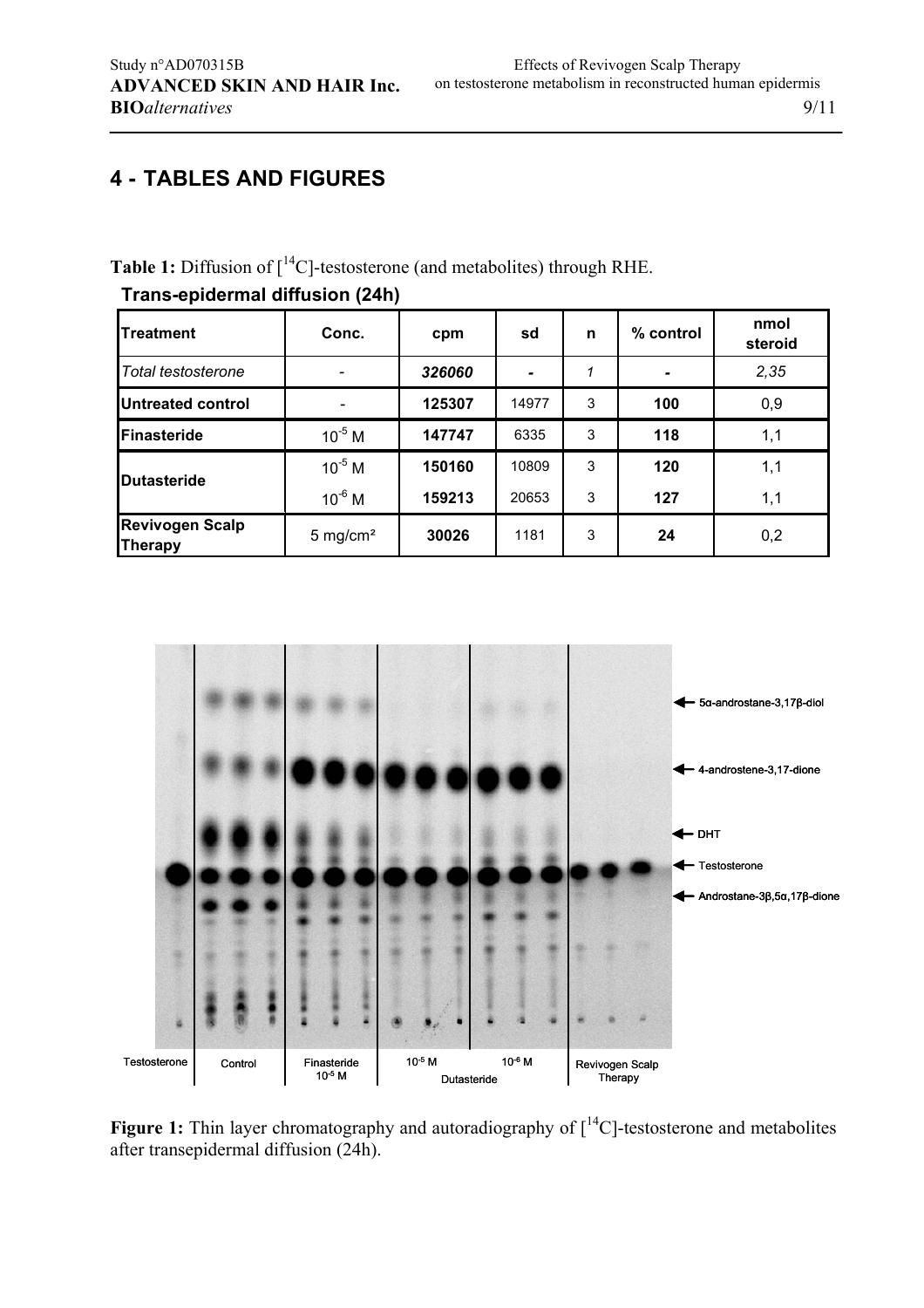|                    |                     |                | <b>Total</b> |         | <b>Testosterone</b> |         | <b>DHT</b>  |      |         | <b>DHT/testo</b> |       |
|--------------------|---------------------|----------------|--------------|---------|---------------------|---------|-------------|------|---------|------------------|-------|
| <b>Treatment</b>   | Conc.               | Lane n°        | AU           | moyenne | AU                  | % total | moyenne (%) | AU   | % total | moyenne (%)      | ratio |
| <b>Control</b>     |                     | $\overline{2}$ | 24474        |         | 5821                | 23,8    |             | 4273 | 17,5    |                  |       |
|                    |                     | 3              | 29037        | 26091   | 7177                | 24,7    | 24,6        | 5072 | 17,5    | 17,5             | 0,71  |
|                    |                     | 4              | 24763        |         | 6293                | 25,4    |             | 4375 | 17,7    |                  |       |
| Finasteride        |                     | 5              | 35114        |         | 13282               | 37,8    |             | 3314 | 9,4     |                  |       |
|                    | $10^{-5}$ M         | 6              | 30182        | 30507   | 11691               | 38,7    | 38,4        | 2744 | 9,1     | 9,1              | 0,24  |
|                    |                     |                | 26227        |         | 10105               | 38,5    |             | 2325 | 8,9     |                  |       |
| <b>Dutasteride</b> |                     | 8              | 24240        |         | 11298               | 46,6    |             | 1222 | 5,0     |                  |       |
|                    | $10^{-5}$ M         | 9              | 25088        | 25230   | 11695               | 46,6    | 46,6        | 1282 | 5,1     | 5,0              | 0,11  |
|                    |                     | 10             | 26361        |         | 12264               | 46,5    |             | 1298 | 4,9     |                  |       |
|                    |                     | 11             | 29444        |         | 12800               | 43,5    |             | 1650 | 5,6     |                  |       |
|                    | $10^{-6}$ M         | 12             | 28026        | 28162   | 11772               | 42,0    | 42,7        | 1649 | 5,9     | 5,8              | 0,13  |
|                    |                     | 13             | 27017        |         | 11520               | 42,6    |             | 1567 | 5,8     |                  |       |
| Revivogen          |                     | 17             | 13155        |         | 6396                | 48,6    |             | 883  | 6,7     |                  |       |
| <b>Scalp</b>       | $5 \text{ mg/cm}^2$ | 18             | 12350        | 12308   | 5715                | 46,3    | 46,0        | 877  | 7,1     | 7,1              | 0,15  |
| <b>Therapy</b>     |                     | 19             | 11420        |         | 4907                | 43,0    |             | 858  | 7,5     |                  |       |

**Table 2:** Effects of **Revivogen Scalp Therapy** and the reference compounds on the production of testosterone metabolites. Instant Imager analysis of TLC in figure 2 (direct radioactivity measurement).

AU: Arbitrary Unit for radioactivity quantification